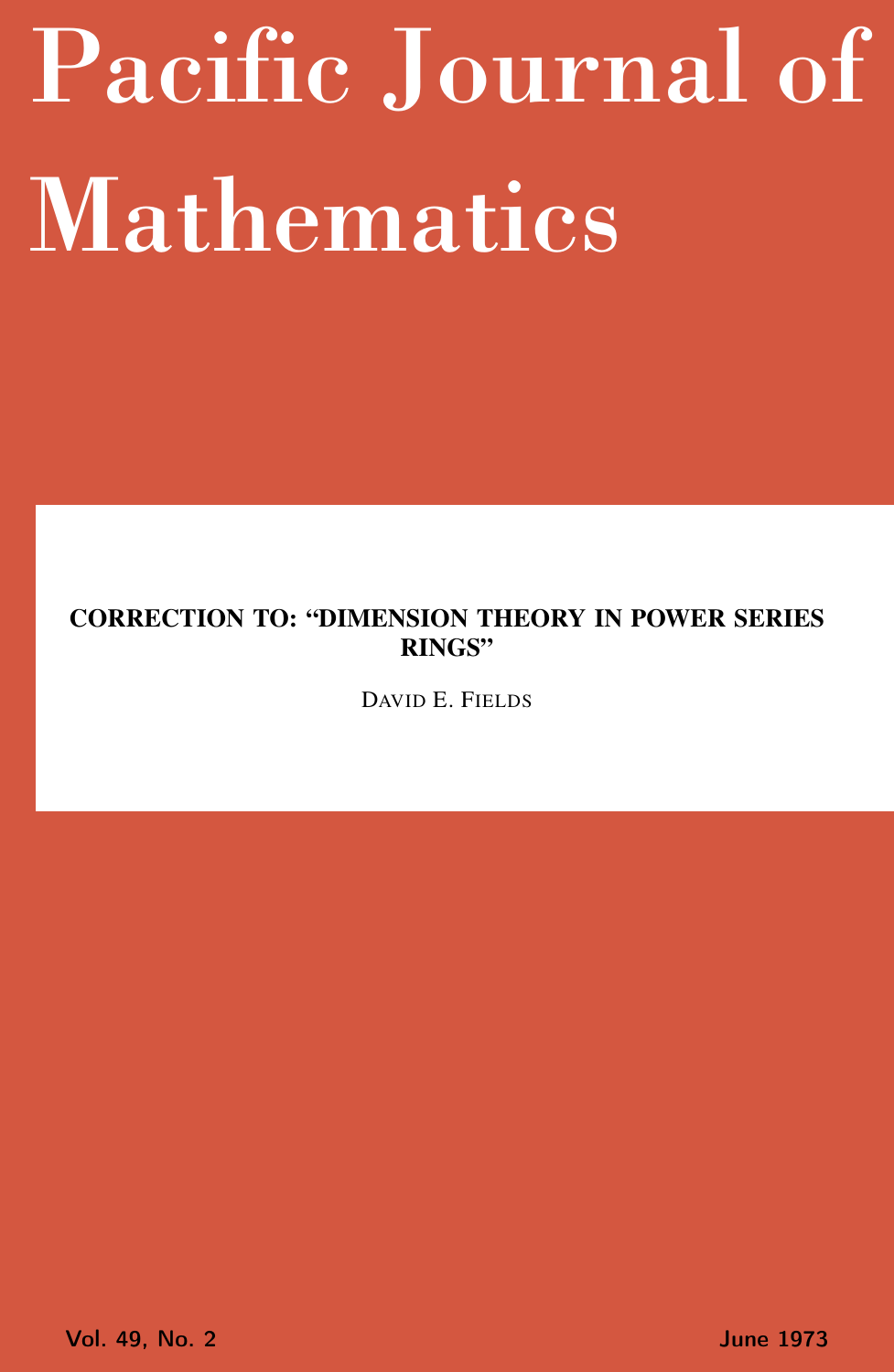a dense subset, in the fine  $C^{\circ}$  topology, of the set of topological imbeddings of  $U$  into  $l_z$ .

The proof of this theorem, which requires the alternative form of Theorem 1, is similar to the proof of Theorem 2 and is therefore omitted. The principal modification needed consists in allowing the maps  $F_{c,r,i,j,m}$ , (which are now defined on  $l_2$  in the obvious way using  $(9)-(9)$ "), to act now on the *left* of the imbeddings via a suitably defined infinite left composition, and where the positive integer  $j$  is not subject to the condition  $j \leq n$  of Theorem 2.

### Correction to

# DIMENSION THEORY IN POWER SERIES RINGS

## DAVID E. FIELDS

### Volume 35 (1970), 601-611

While recently answering a letter of inquiry of T. Wilhelm, I discovered an error in Corollary 4.6. The result, as originally stated. clearly requires that  $P \cdot V[[X]] \subset P[[X]]$ . However, if P is not branched, it is possible that  $P\text{\cdot} V[[X]] = P[[X]]$ ; a counterexample can be obtained from Proposition A.

The following modification of Corollary 4.6 is sufficient for the proof of Theorem 4.7.

COROLLARY 4.6'. Let V be a valuation ring having a proper prime ideal  $P$  which is branched. If  $P$  is idempotent, then there is a prime ideal Q of V[[X]] which satisfies  $P \cdot V[[X]] \subseteq Q \subset P[[X]].$ 

*Proof.* Since P is branched, there is a prime ideal  $\overline{P}$  of V with  $\bar{P} \subset P$  and such that there are no prime ideals of V properly between  $\overline{P}$  and P [1; 173]. By passing to  $V[[X]]/\overline{P}[[X]] \ (\cong (V/\overline{P})[[X]])$ , we may assume that  $P$  is a minimal prime ideal of  $V$ .

Since P is idempotent,  $PV<sub>P</sub>$  is idempotent by Lemma 4.1; hence  $V<sub>p</sub>$  is a rank one nondiscrete valuation ring. By Theorem 3.4, there is a prime ideal Q of  $V_p[[X]]$  such that  $(PV_p) \cdot V_p[[X]] \subseteq Q \subset (PV_p)[[X]]$ . But then we see that  $Q \subset (PV_P)[[X]] = P[[X]] \subseteq V[[X]]$ . Hence  $Q \cap V[[X]] = Q$  and Q is a prime ideal of  $V[[X]]$  with  $P \cdot V[[X]] \subseteq$  $Q \subset P[[X]].$ 

The following result is now of interest.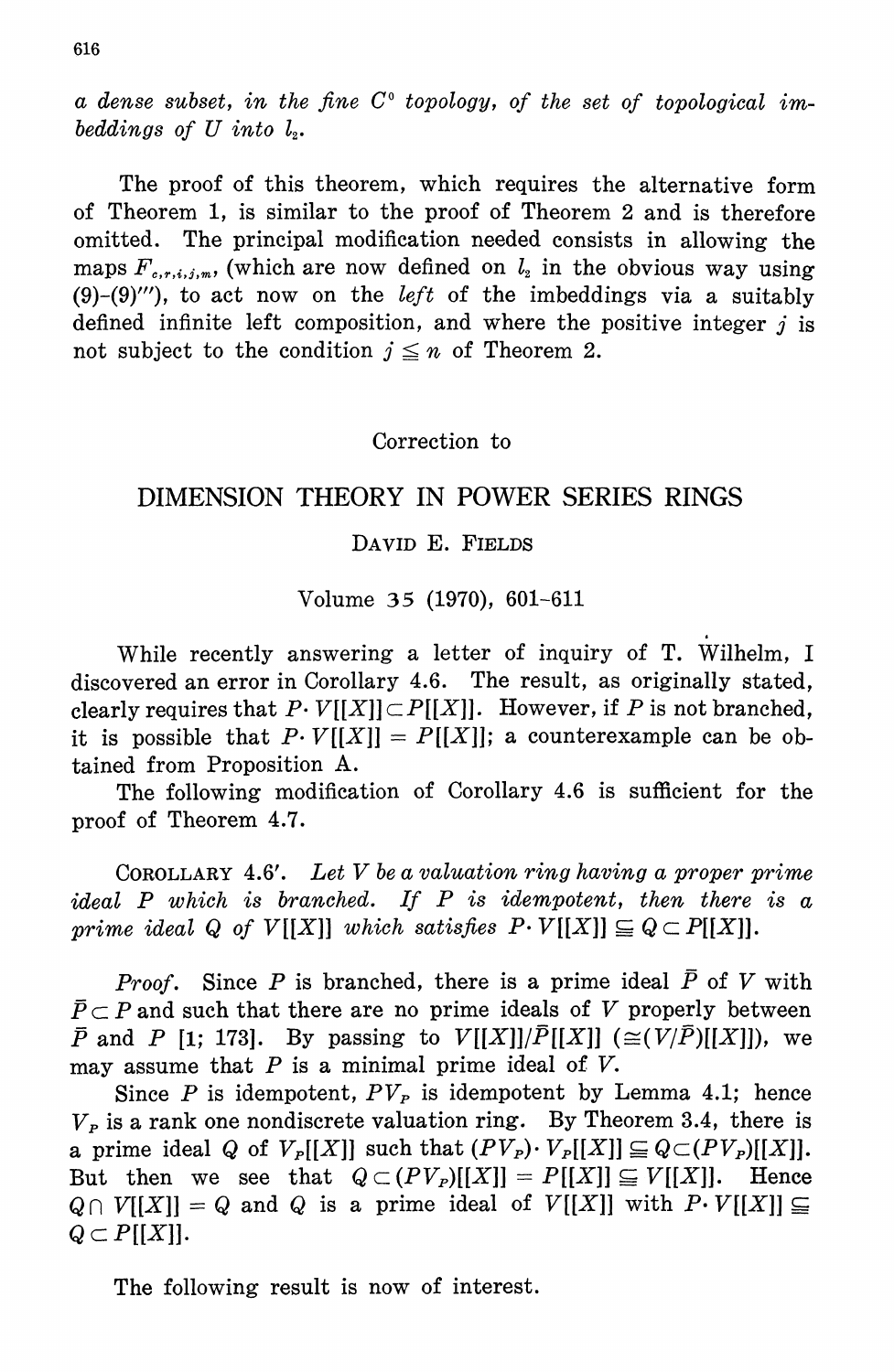**PROPOSITION** A. Let  $V$  be a valuation ring having a proper prime ideal P which is not branched; then  $P = \bigcup_{\lambda \in \Lambda} M_{\lambda}$ , where  $\{M_{\lambda}\}_{\lambda \in \Lambda}$  is the collection of prime ideals of  $V$  which are properly contained in  $P$ . In this case,  $P \cdot V[[X]] = P[[X]]$  if and only if (\*) given any countable subcollection  $\{M_{\lambda_i}\}\$  of  $\{M_{\lambda_i}\}\$ ,  $\bigcup_{i=1}^{\infty} M_{\lambda_i} \subset P$ .

*Proof.* Assuming (\*), let  $f(X) = \sum_{i=0}^{\infty} f_i X^i \in P[[X]].$  For each i,  $f_i \in M_{\bar{\lambda}_i}$  for some  $\bar{\lambda}_i \in \Lambda$ . Let  $p \in P$ ,  $p \notin \bigcup_{i=0}^{\infty} M_{\bar{\lambda}_i}$ ; since  $p \notin M_{\bar{\lambda}_i}$ , it follows that  $f_i \in M_{\bar{\lambda}_i} \subseteq (p) V$  for each i and  $f(X) \in (p) V[[X]] \subseteq P \cdot V[[X]].$ 

Conversely, assuming that (\*) fails, let  $\{M_{\lambda_i}\}_{i=1}^{\infty}$  be a countable subcollection of  $\{M_{\lambda}\}_{{\lambda}\in {\Lambda}}$  such that  $\bigcup_{i=1}^{\infty} M_{{\lambda}_i} = P$ . By extracting a subsequence of  $\{M_{\lambda_i}\}\$ , we may assume that  $M_{\lambda_i} \subset M_{\lambda_{i+1}}$  for each i. Let  $f_i \in M_{\lambda_{i+1}}, f_i \notin M_{\lambda_i}$  and let  $f(X) = \sum_{i=1}^{\infty} f_i X^i$ ; then  $f(X) \in P[[X]]$ but  $f(X) \notin P \cdot V[[X]].$ 

MARSHALL UNIVERSITY

### Correction to

# COHOMOLOGY OF FINITELY PRESENTED GROUPS

### P. M. CURRAN

### Volume 42 (1972), 615-620

In the second paragraph of the abstract, p. 615, the first sentence, "If G is generated by n elements,  $\cdots$ " should read "If G is a residually finite group generated by *n* elements,  $\cdots$ ".

### Correction to

### COMMUTANTS OF SOME HAUSDORFF MATRICES

### B. E. RHOADES

Volume 42 (1973), 715-719

In [2] it is shown that, for A a conservative triangle, B a matrix with finite norm commuting with  $A$ ,  $B$  is triangular if and only if

(1) for each  $t \in l$  and each n,  $t(A - a_{nn}I) = 0$  implies t belongs to the linear span of  $(e_0, e_1, \dots, e_n)$ . On page 716 of [2] it is asserted that

(2)  $(U^*)^{n+1}(A - a_{nn}I)U^{n+1}$  of type M for each n is equivalent to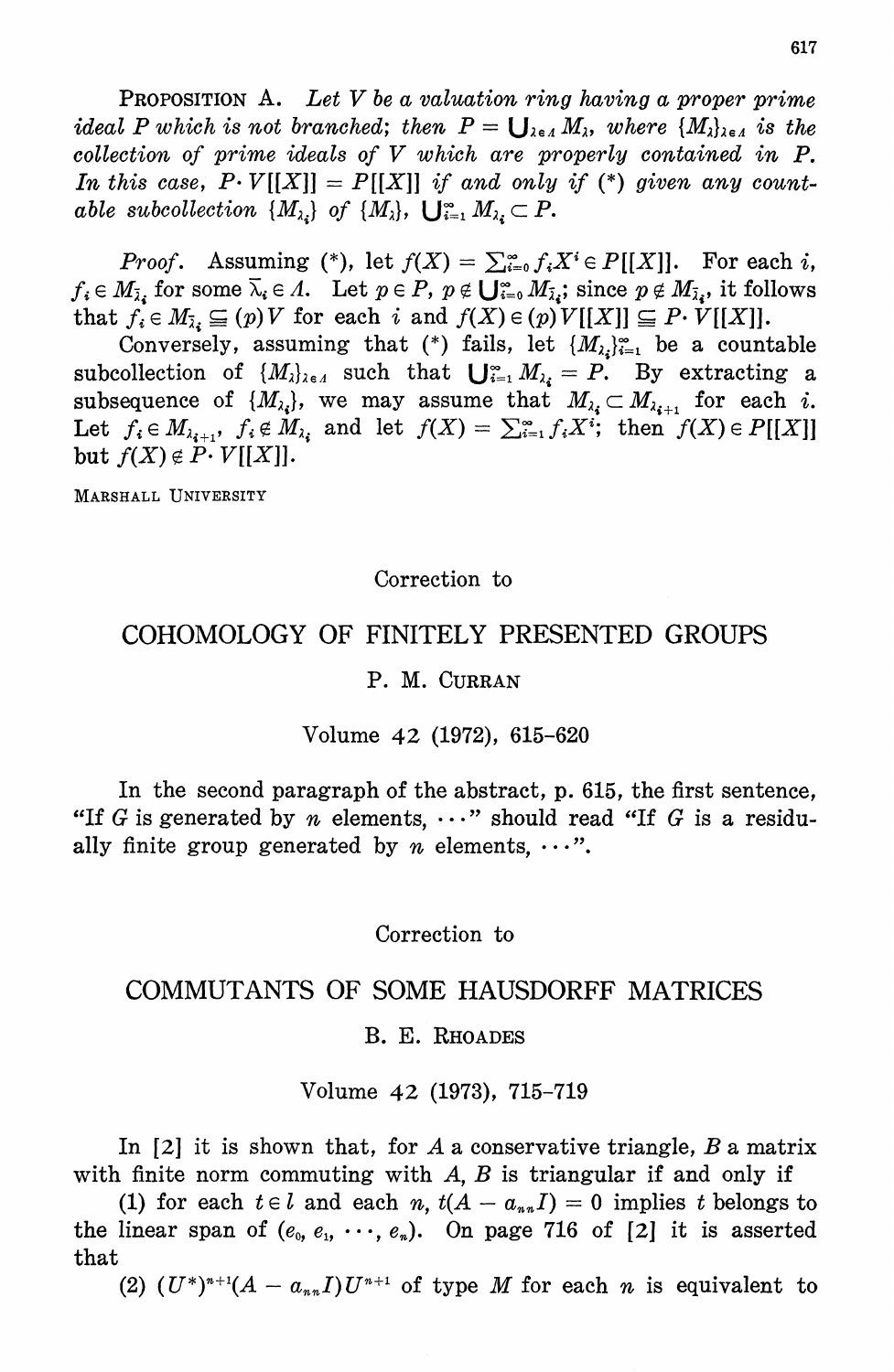### PACIFIC JOURNAL OF MATHEMATICS

### EDITORS

RICHARD ARENS (Managing Editor) J. DUGUNDJI\* University of California Department of Mathematics

Seattle, Washington 98105

Los Angeles, California 90024 University of Southern California Los Angeles, California 90007

R. A. BEAUMONT SALES AND D. GILBARG AND J. MILGRAM University of Washington<br>
Seattle, Washington 98105<br>
Stanford, California 94305

### ASSOCIATE EDITORS

E.F. BECKENBACH B.H. NEUMANN F. WOLF K. YOSHIDA

### SUPPORTING INSTITUTIONS

UNIVERSITY OF BRITISH COLUMBIA UNIVERSITY OF SOUTHERN CALIFORNIA<br>CALIFORNIA INSTITUTE OF TECHNOLOGY STANFORD UNIVERSITY CALIFORNIA INSTITUTE OF TECHNOLOGY STANFORD UNIVERSITY<br>UNIVERSITY OF CALIFORNIA UNIVERSITY OF TOKYO UNIVERSITY OF CALIFORNIA UNIVERSITY OF TOKYO MONTANA STATE UNIVERSITY<br>UNIVERSITY OF NEVADA NEW MEXICO STATE UNIVERSITY OREGON STATE UNIVERSITY UNIVERSITY OF OREGON AMERICAN MATHEMATICAL SOCIETY OSAKA UNIVERSITY **ALL ALL AND SOCIETY** 

WASHINGTON STATE UNIVERSITY<br>UNIVERSITY OF WASHINGTON NAVAL WEAPONS CENTER

The Supporting Institutions listed above contribute to the cost of publication of this Journal, but they are not owners or publishers and have no responsibility for its content or policies.

Mathematical papers intended for publication in the *Pacific Journal of Mathematics* should be in typed form or offset-reproduced, (not dittoed), double spaced with large margins. Underline Greek letters in red, German in green, and script in blue. The first paragraph or two must be capable of being used separately as a synopsis of the entire paper. Items of the bibliography should not be cited there unless absolutely necessary, in which case they must be identified by author and Journal, rather than by item number. Manuscripts, in duplicate if possible, may be sent to any one of the four editors. Please classify according to the scheme of Math. Rev. Index to Vol. 39. All other communications to the editors should be addressed to the managing editor, or Elaine Barth, University of California, Los Angeles, California, 90024.

50 reprints are provided free for each article; additional copies may be obtained at cost in multiples of 50.

The *Pacific Journal of Mathematics* is issued monthly as of January 1966. Regular subscription rate: \$48.00 a year (6 Vols., 12 issues). Special rate: \$24.00 a year to individual members of supporting institutions.

Subscriptions, orders for back numbers, and changes of address should be sent to Pacific Journal of Mathematics, 103 Highland Boulevard, Berkeley, California, 94708.

PUBLISHED BY PACIFIC JOURNAL OF MATHEMATICS, A NON-PROFIT CORPORATION

Printed at Kokusai Bunken Insatsusha (International Academic Printing Co., Ltd.), 270, 3-chome Totsuka-cho, Shinjuku-ku, Tokyo 160, Japan.

\* C. R. DePrima California Institute of Technology, Pasadena, CA 91109, will replace J. Dugundji until August 1974.

> Copyright © 1973 by Pacific Journal of Mathematics All Rights Reserved